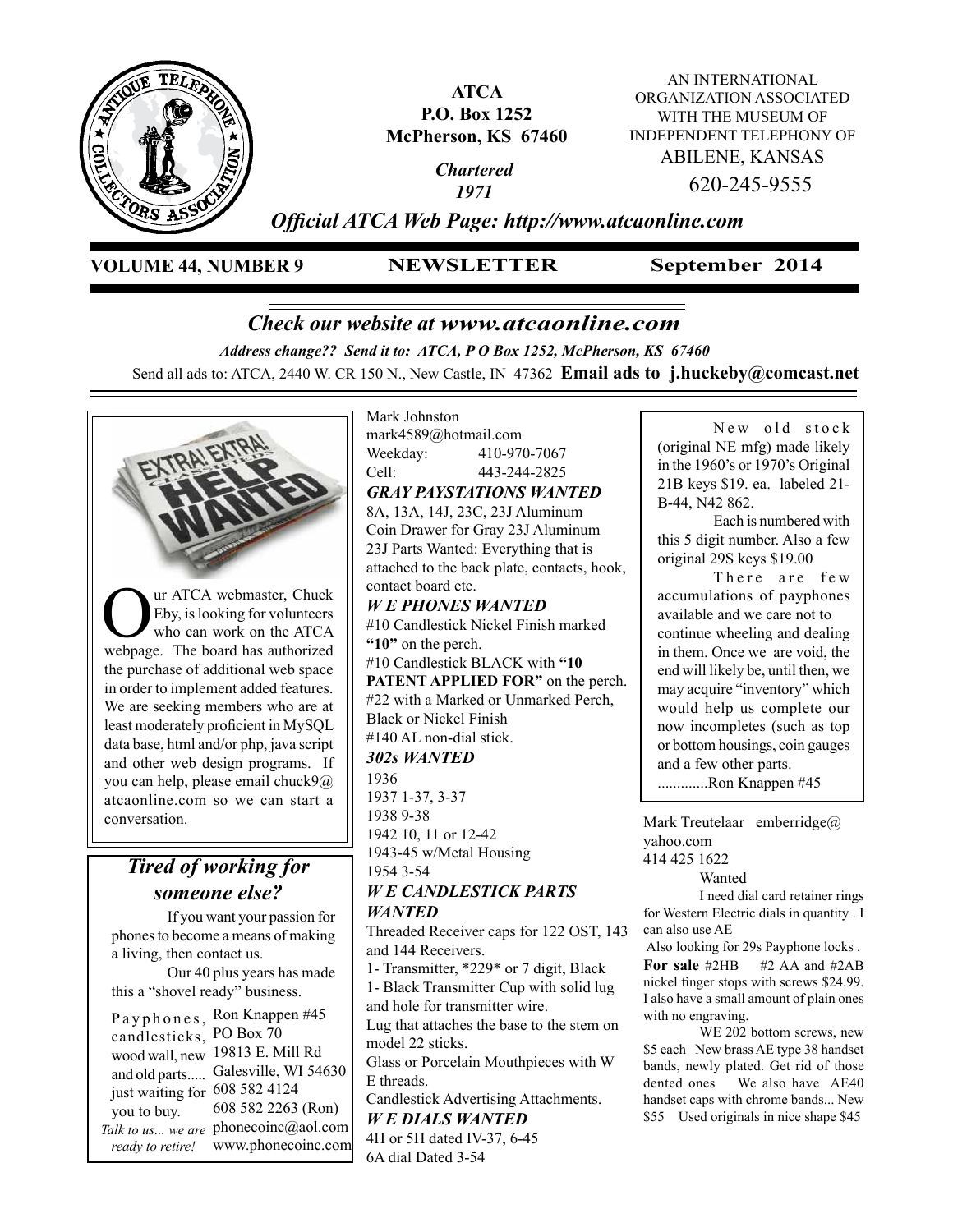A locked cash box, no keys and Paul Vaverchak's work lives on.

 A short while back I was faced with a real dilemma. I had acquired a new item for my collection and I was consumed with restoring this telephone to my liking and hanging it on my wall in the collection room.

 My latest addition was an 1890's Gray silver dollar pay station in walnut or cherry, (I'm not sure yet) . This wooden pay station is the earliest I have had with the arched top porcelain instruction sign and the rectangular patent date plate having a short list of early patent dates that I have seen.

 My dilemma was that the coin drawer was locked (with coins inside) but no key was included with the set. I have heard of other members who have these pay stations and were missing keys as well. While there has been some discussion around how to enter metal coin collectors and some of the three slot pay stations I don't recall ever hearing anyone discussing entering these wooden pay stations.

I was told by other members that these locks cannot be picked and I was out of luck. A fellow collector, Gary Zaperelli had recently picked up a super nice and early Gray #2 pay station with battery compartment and he too had a drawer locked with no key. Like me, Gary had tried the local lock smiths who said " sure I can get it opened" only to find they would have no more success than previous lock smiths who have tried . As Gary experienced, after the lock smith failed to "pick the lock" they would offer to drill out the old Corbin lock and replace it with a



reasonable replacement. "This lock is over100 years old!" Gary exclaimed, only to be told by the lock smith "well then, you'd better find a 100 year old lock smith to work on it!" As shown here these old Corbins are extremely hard to find because they have a 1 %" diameter face as opposed to the more common 1" face.



This is where Paul Vaverchak comes in. Paul, as many of us know, is Mr. Locksmith and telephone key guru. With is recent passing we have lost a real asset to our club and collectors organization. It was maybe a month or so before his passing that I called him and asked him for advice on my lock. Paul said over the years he has only found one of these locks so replacement is not an option as for drilling it out "he would rather drill the individual who would even suggest that option. Because his

hands did not follow his will and his eyes were gone he said there was no way he could do it for me. He also said I would have to find a good lock smith, a person who really knows what he is doing with these old locks. Besides himself he said he only knew of two other fellas he would

even recommend to look at the lock (great, here I am in California and there are only two people who could work on my lock!) Paul said there was a fella he knew in Philadelphia and one other out on the West coast in California!!!!!



The person he knew out on the West coast is Bob Heilemann. Bob lives about 220 miles South of me but fortunately, Bob's shop is on the way to my mom's house so a trip to see mom was high on my upcoming list! I contacted Gary Zaparelli who lives reasonably close to Bob's shop so we were both excited that we finally found someone who could work on our locks and make a key for our pay stations. I contacted Bob and he agreed to look at our pay station locks. Gary had arrived at Bob's shop before I did and I was impressed to see Bob hard at work on Gary's pay station. Bob started with a cold steel blank, cut the horizontal groves and then began working it into the lock and twisting the blank in order to get pin impressions. That process worked itself over and over, again & again as he slipped the blank in and twisted. Because I had come a long distance Bob offered to work on my lock so I could get on the road, Gary agreed and the process continued. It turns out that the last pin to the rear on my lock was broken and had fallen in a down ward position. Bob told me the only way he could first repair my lock and then make a key was for me to remove the lock from the wooden phone and cast iron lock box, a task easier said than done as I would soon find out. I began to remove many parts and wooden panels on the set to get to the coin box and lock. I discovered that the back board is held onto the metal cash box with a square nut and a tapered head bolt from the inside. The two side panels have round head bolts with square

nuts on the inside of the cash box so access to unscrew these items just wasn't possible. So access to unscsrewing these items -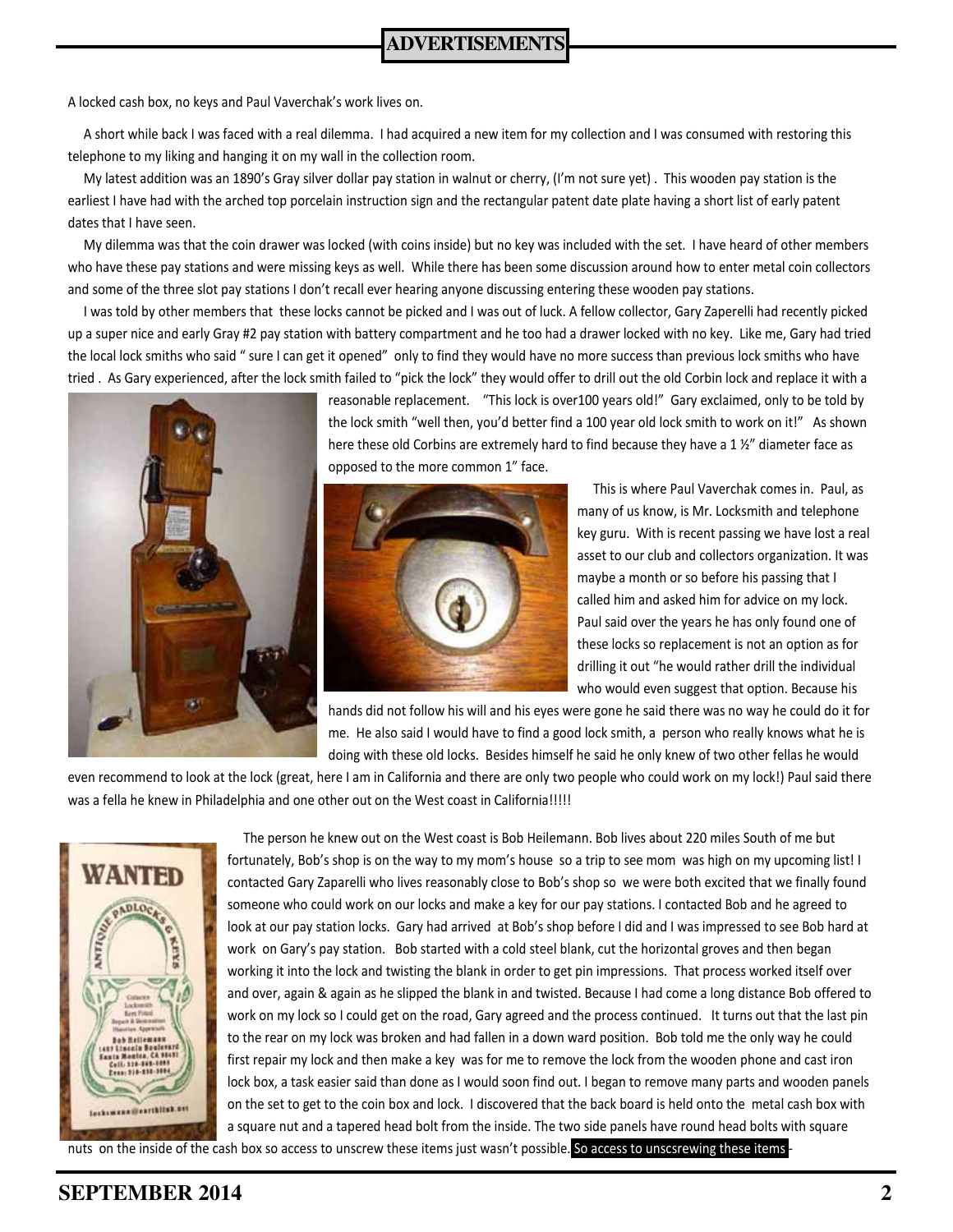### **ADVERTISEMENTS**



 The screws holding the lock to the front panel are from the inside of the metal cash drawer and cast iron safe box, in other words, I couldn't get to any of the screws and nuts to remove the box or the lock. Considering my options andwith a lot of planning I decided to drill out the screws from the back of the back board saving the nuts which would allow me to remove the cash box from the back board. The back board was attached to the side walls by tapered head screws which was no problem removing. Working from the back of the backboard I carefully punched a center hole on the screw

end and drilled out each screw. I was successful and have since had two replacement screws made and saved the old style square nuts.



The metal cash box was free from the backboard!! But now the lock was still encased in the cash box. My only option left to get to the lock and its holding screws was to drill one or two holes into the back of the cash box and then using a long slotted screw driver to remove the four screws holding the lock in place. Once I drilled the holes through the back of the cash box I simply kept drilling forward and through the cash box sheet metal thus aligning the holes which allowed me to slip the screw driver in

and remove each of the four retaining screws.



I was able to slip a small mirror into a slot in the box, hold a small mag light and hold a long shaft screw driver ( a pretty good trick since I only have two hands). Once I removed the four screws the lock fell back and drawer slid open. It was off to Bob's shop for the necessary repairs.



This last photo is of my restored Gray #2 Silver dollar pay station. Even though I had to drill two quarter inch screws into the cash box it was necessary in order to open the box, repair the lock and have keys made, with the backboard in place the holes are not visible.

Even though he was in poor health, Paul

Vaverchak was able to assist two collectors and continue his work with collectors and telephone locks by putting us in contact with Bob Heilemann who he had confidence in. As it turns out Bob had two NOS 1 1/2" Corbin locks that have gone on to two other collectors with silver dollar pay stations missing a lock. If you have a lock problem I highly recommend you contact Bob. He is a great person to deal with and has a passion for old locks. Bob Heilamann can be contacted at 1427 Lincoln Boulevard, Santa Monica Calif 90401 or his telephone number of 310-562-5095. Bob even does Email at locksmann@earthlink.net .

Good luck with your projects, John Dresser

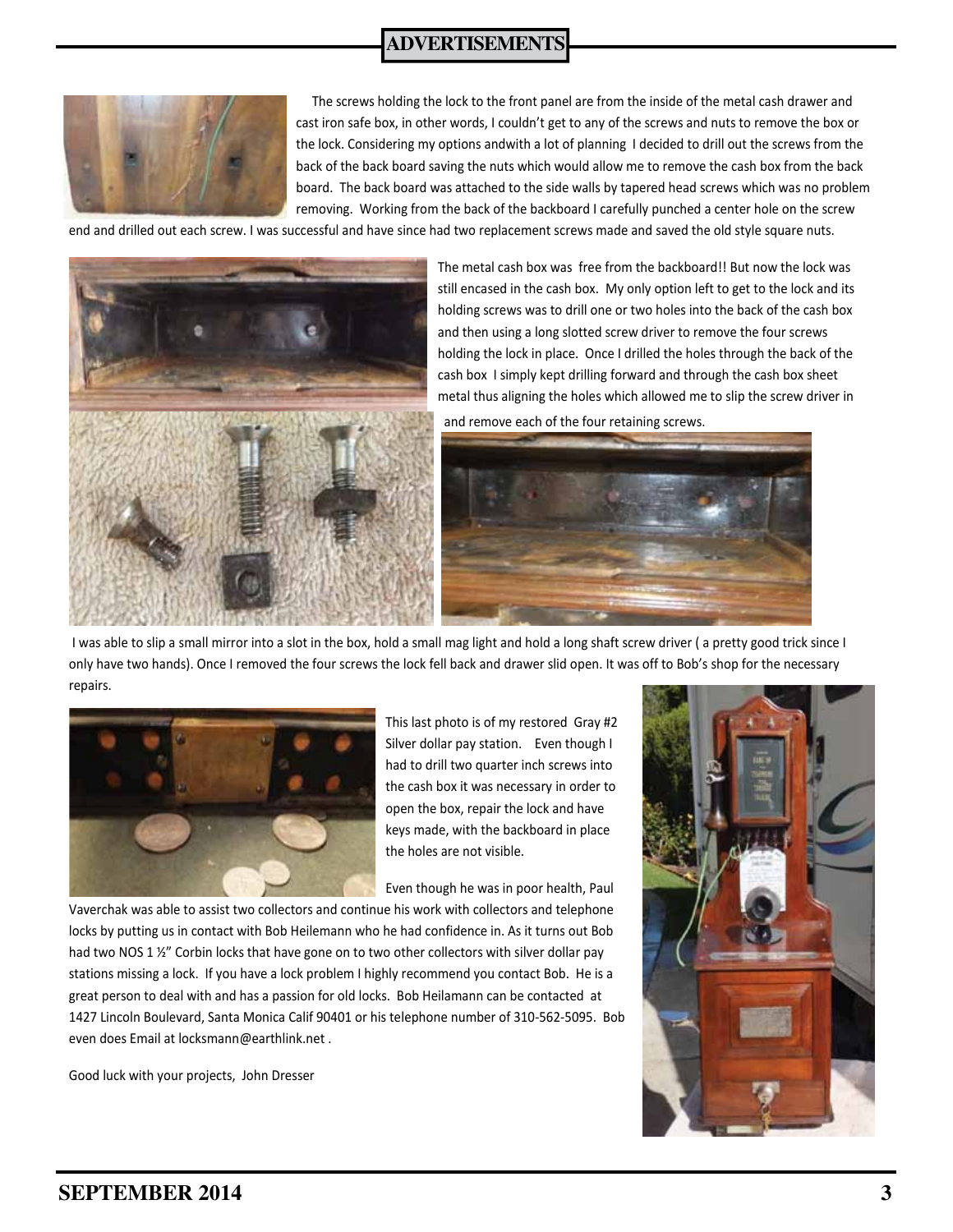### **What Is It!!!!!!!!!!!!!! Ever Seen One? By Tom Adams ATCA #213 9/1/2014**

**I seriously doubt it. This phone's cabinet modeled after American Bell's Type 68 was produced by the Kundtz Company and specially equipped by Western Electric Company for Theodor Kundtz, a cabinetmaker who was born in Unter-Metzenseifen, Hungary (Medzev, Slovkia) in 1852 and in 1871 at age 19 immigrated from Hungary to Cleveland, Ohio.** 





Second Presbyterian Church. Washington, Pa., Nicklas and<br>Rodrich, Cleveland, O., Architects

## **CHANCEL FURNITURE AND PEWS BY KUNDTZ CRAFTSMEN**



Detail of Revedes

An interior of permanent beauty is assured when Kundtz craftsmanship is specified for the chancel furniture, pews and decorative wood carving in any church. Kundtz craftsmen carry on the Gothic tradition that reredos, pulpit, clergy chairs and pews must always remain an integral part of the architectural design. The Theodor Kundtz Company maintains an architectural division of planning and designing for the builder and the architect.

**He eventually became a manufacturing tycoon. By the turn of the century, he had 2,500 employees working for him. He began working as a cabinetmaker and soon established his own businesses producing sewing machine cabinets for White Sewing Machine Co., school furniture, fancy carved interiors for churches and designing and manufacturing automobile bodies for many different companies in the early 1900's. By 1915 Kundtz owned five plants in Cleveland and a lumberyard in Lakewood (northern Bunts Road area).**

**He built a magnificent mansion at 13826 Edgewater Drive that resembled a baronial castle. It was located on his 5-acre Lake Avenue estate, and built during a four-year period from 1898-1902. It was inspired by the grandiose castles of Europe that its owner had seen as a boy. The "castle" was Lakewood's largest and most elegant mansion. It was built on property that originally extended north from Lake Ave. to the lake. It included a ballroom, a bowling alley, a music room with dozens of stained-glass windows, a third-floor ballroom, a five-story tower and eight fireplaces. It was adorned with woodcarving masterpieces.**



**He had every room finished in a different kind of wood, these included walnut, sycamore, maple, cherry, quartered oak, satinwood and mahogany. He sought out highly skilled craftsmen from his factory to hand carve interior decorations and make the furniture, and engaged artists to bedeck walls and ceilings with murals. It was the most elegant home in Lakewood.** 

**This special telephone is made from SATIN-WOOD**, **a beautiful light-colored hard wood, having a rich, silky luster, sometimes finely**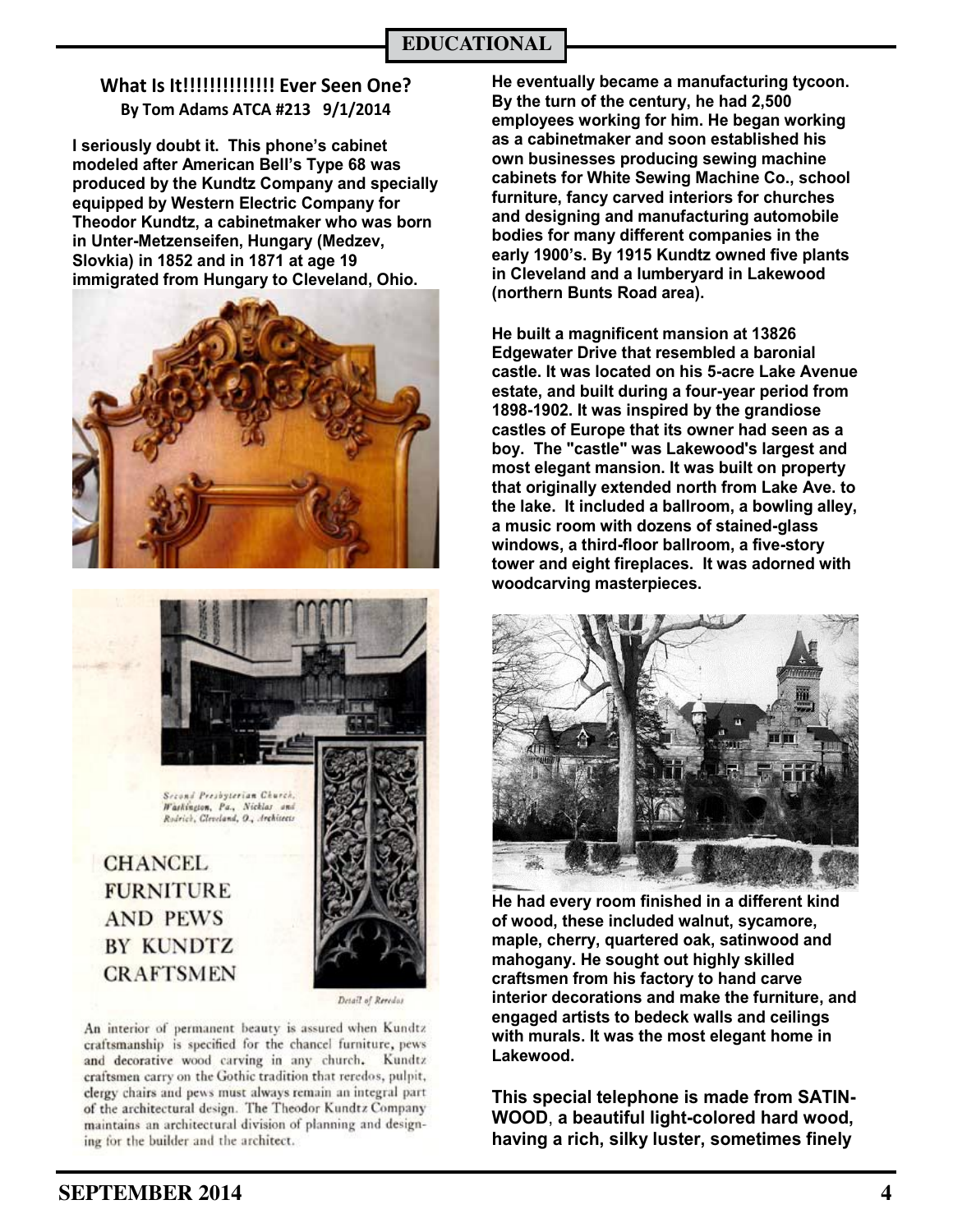### **EDUCATIONAL**

**mottled or grained, the produce of a moderate-sized tree, Chioroxylon Swietenia (natural order Meliaceae), native of India and Ceylon. Satin-wood was in request for rich furniture about the end of the 18th century, the fashion then being to ornament panels of it with painted medallions and floral scrolls and borders.**



**Note the angled back made for mounting of the phone. There was a desk and book case set, that sold at the same auction where this telephone was sold. It was VERY elaborate. The outside edges of the book case and desk had huge lions facing out away from the pieces. I purchased the phone in 2004 from the person who bought it at auction. I'm 99% certain this set would have been mounted on the desk or close to it and the transmitter attached to the desk similar to a vanity. The following are photos of a Western Electric Type 68 top box used on Silver Dollar paystations and other cabinet style telephones for comparison.**



**Information for this article was taken from the "The Lakewood Historical Society" in addition to other internet sources. http://lakewoodhistory.org/kundtz/**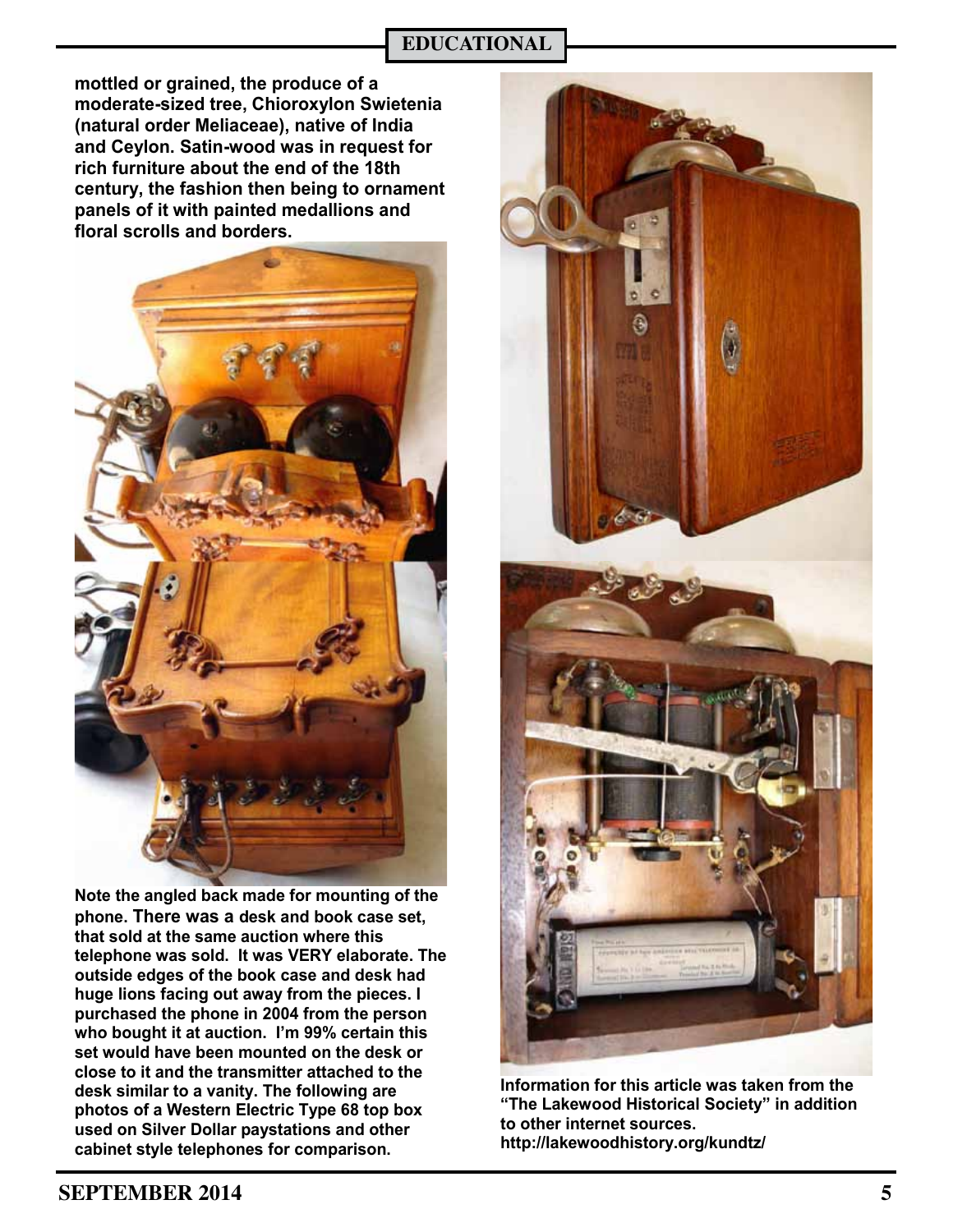## **EDUCATIONAL**

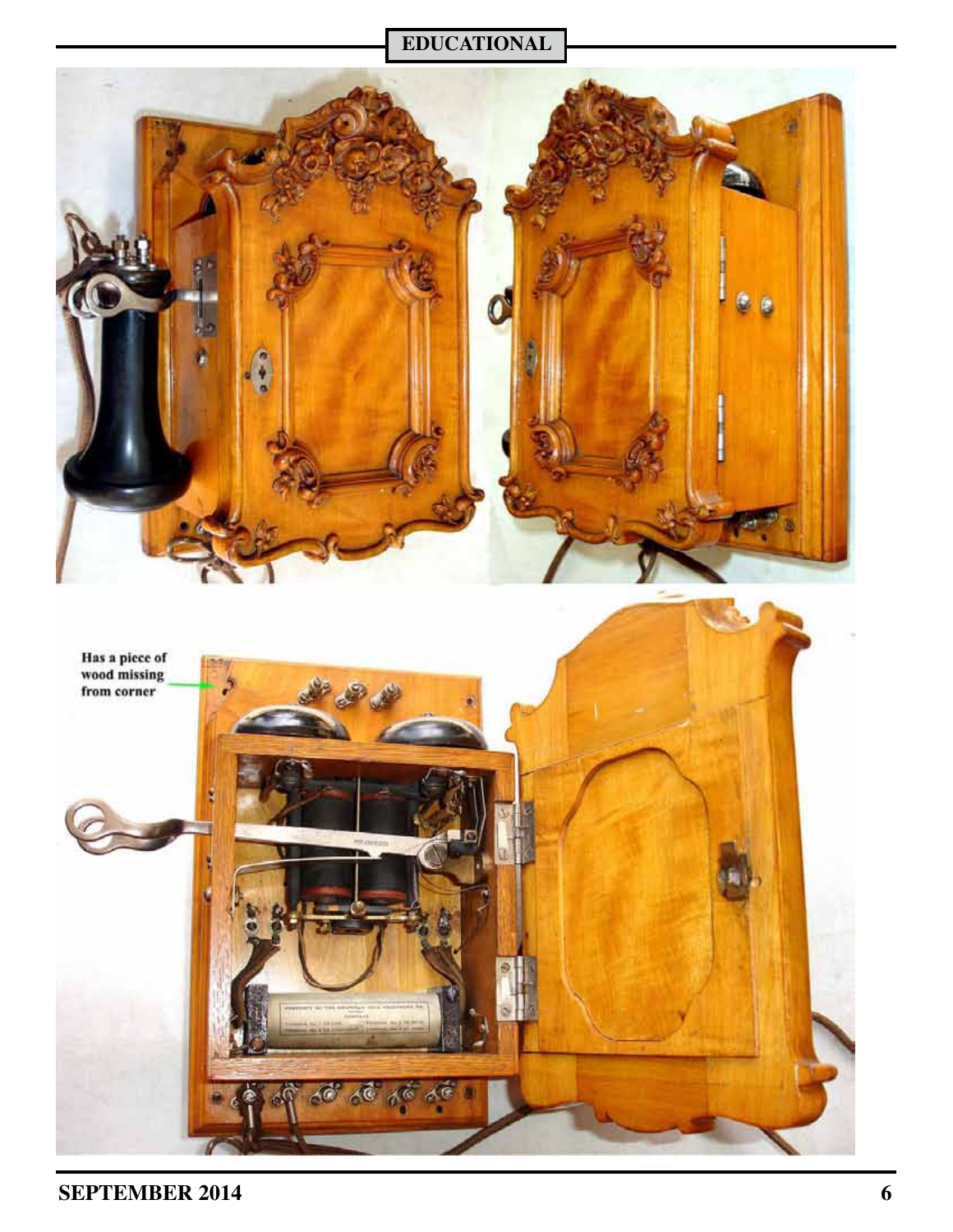John Huckeby 2440 W. CR. 150 N. New Castle, IN 47362 765-686-0189 j.huckeby@comcast.net

### *NEED! transmitter and cup for an International candlestick*

HERB MCCARTNEY, # 279 Rome, GA 30161 ray706@bellsouth.net 706-235-9972

For Sale

Telephone publications & promotional package. This grouping includes LEGACY & PROMISE, the story of Southern Bell; Copy of original manuscript of American Tell T & T Co, the first System annual report dated 3/29/`1884; Booklet HOW THE TELEPHONE WORKS, JUNE/1979; Bellsouth Coloring book for emergency 911; SBT&T Hammond large world map; and reprints of the 1881 Atlanta and the Rome, Ga 1898 first directories. In addition there is a large assortment- -at least 40 telephone advertising and promotional items--such as pens, pencils, rulers, balloons, key chains, etc. At least 30 different. Nothing such as pens or balloons, etc are guaranteed to operate. For example of different promotional items only. \$ 10.00

The Telephone Book by H. M. Boettinger. New, in original box. Never opened. Additionally there is a soft back used copy of The First 100 Years by Brooks. \$ 10.00.

Twelve copies of 1950's and 60's SOUTHERN TELEPHONE NEWS, Employee magazine of Southern Bell. They are: 1956--Oct, Nov & Dec; 1963- -Jan & Feb; 1964--Apr, May, Jul, Oct, & Nov.; and

Dec 65 and Jan 66. \$ 18.00

Four copies of SCENE, Employee magazine of Southwestern Bell. Nov & Dec of 1976 and Feb & April of 1977. \$ 4.00

All items PLUS Media Mail Shipping. NO paypal.

Steve Hilsz #22 P.O. Box 429 Salome, AZ 85348 (928) 859-3595 jydsk@tds.net

Dial repair six dollars flat rate plus major parts. Calibrate your analog touch-tone pads and clean the switches \$5. Postage extra.

#### *FOR SALE*

Wanted 500 – Desk model rotary dial-New-Colors:Brown,Cherry,Green \$75.00 554 – Wall model rotary dial-New-Gold Color - \$48.00 2554 – Mini wall touch tone NEW-Colors Ash-\$98.00,White-\$145. Yellow-\$165 Ivory \$145.Blue & Green - Recondition-\$125  $2575 - 2$  line digital dial#2575. New-Colors:Beige,Black,White,Brown- \$85.00 SC1810 – 3 line mechanical hold, wall, rotary dial-Reco-\$59.00 SC2810 – 3 line mechanical hold T.T. Wall-Like New-\$89.00 Touch-o-matic – Western Electric up to 5 line rotary dial desk-\$ 235.00 or best offer. Touch-o-matic – Western Electric up to 5 lines touch tone dial desk-- 285.00-or best offer. Connecticut Steel – Army phone made of steel. Rotary dial antique-\$35.00 GTE 80R – similar to 500. Rotary dial desk type, antique white\_New in Box-\$55.00 ITT Trendline rotary dial(Like W.E. Trimline) White, New In Box (NIB) Desk \$22.00 ITT Gold Desk – Trendline Touchtone- \$\$29.00 Western Electric Trimline Touch Tone-New-Colors: Red,Ivory,Blue,Tur qise,Beige-\$75.00 7? Sign "Bell System- Pay Phone" For info, Please call or E.Mail 718-961-2929 TelAntique@aol.com

**Top boxes, bottom boxes and transmitter boxes with burled wood front.**

John dresser 22584 Veronica Dr Salinas, Calif 93908 Jon Kolger No. 561 6906 Meade Drive Colleyville, TX 76034 (817)-329-5262 jkolger@gte.net

#### WANTED

Looking for unusual acoustic "string" telephones, particularly those with magneto-signaling and/ or speaking/listening tubes. Also seeking primitive homemade acoustic telephones, the stranger the better.

Also wanting to buy acoustic telephone literature,such as catalogs, flyers, instructions, etc...What do you have?

Still looking for a BLUE North Electric 7H6 Galion desk (or wall) telephone.

Also still looking for a BLUE Western Electric 302 with BLUE plungers dated 1941 or earlier.

#### Wanted

Damaged mouthpieces and receiver caps. I am looking to purchase damaged, chipped and cracked early telephone mouthpieces, bi-polar receiver caps. I can only use them if the threads are still good. If the threads are functional I will pay two dollars each, or you send me four mouthpieces and I will send you back one repaired.

Lynn G Graves ATCA #372 5700 Xenon Ct. Arvada, CO 80002-1314 303-431-1615 lggraves57@msn.com

#### WANTED

I'm looking for these W.E. items: AUTOVON Card Dialer cards, RED 680A Speakerphone transmitter, G4 handset with shoulder-rest in pink, gray, blue, turquoise or ivory, any Card Dialer or keyset in pink, 247A KTU, 259B KTU. Thanks! David Friedman, (310) 837-3089 or mommabirdie@netzero.net

### For Sale

Package of 20 NOS Western Electric Card Dialer cards. Will work in all standard rotary and Touchtone Card Dialers. Not too many left, so get 'em while you can! \$24.99, which includes shipping to any U.S. address. *David Friedman, (310) 837-3089 or mommabirdie@netzero.net*